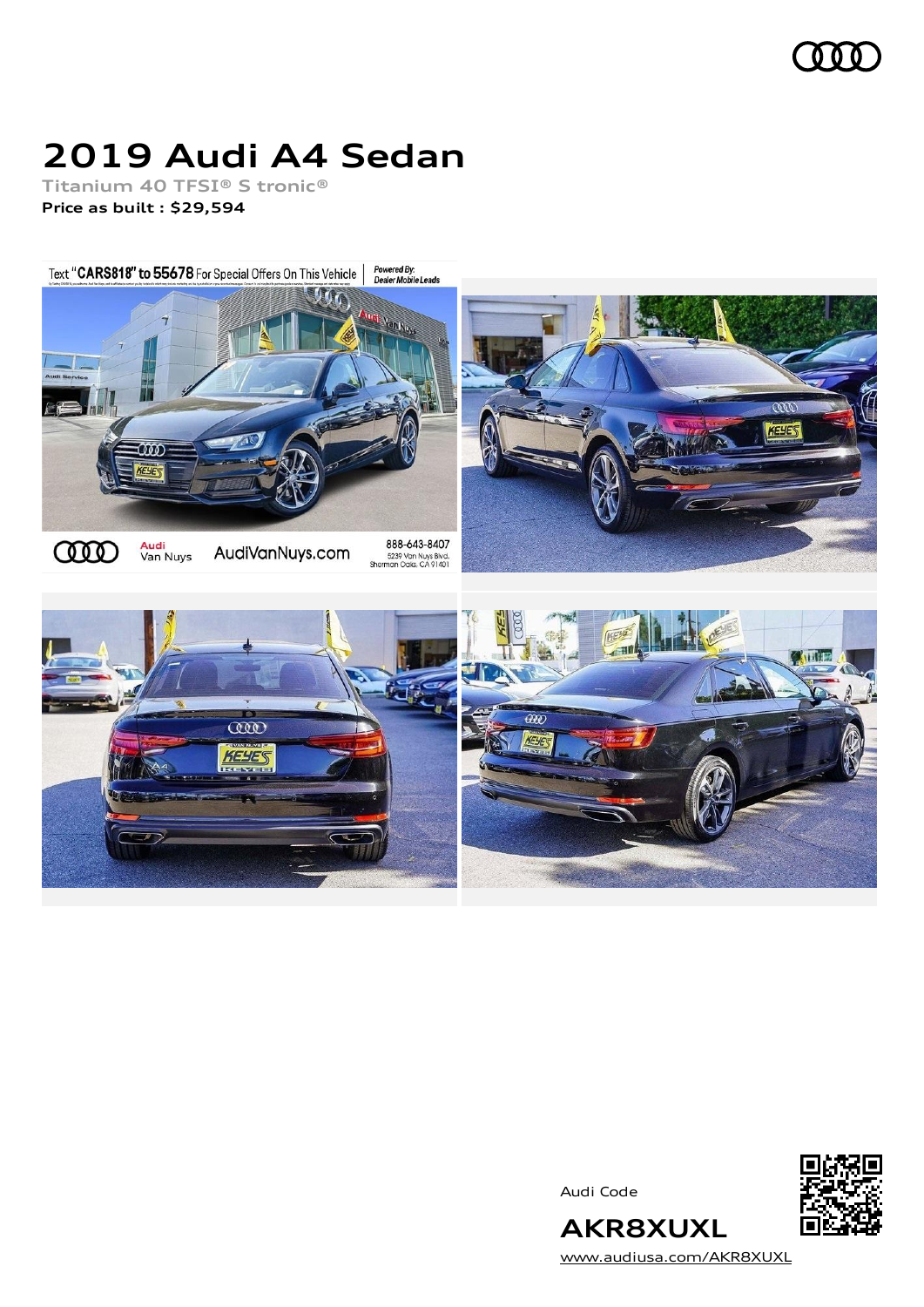## **Summary**

**Audi 2019 Audi A4 Sedan** Titanium 40 TFSI® S tronic®

**Price as buil[t](#page-8-0)** \$29,594

#### **Exterior colour**

Mythos Black metallic

#### **Interior colour**

| Seats     | Black |
|-----------|-------|
| Dashboard | Black |
| Carpet    | Black |
| Headliner | Black |

#### **Technical Specifications**

| Engine type                  | 2.0-liter four-cylinder                       |
|------------------------------|-----------------------------------------------|
| stroke                       | Displacement/Bore and 1,984/82.5 x 92.8 cc/mm |
| Torque                       | 236 lb-ft@rpm                                 |
| Top track speed              | 130 mph mph                                   |
| Acceleration (0 - 60<br>mph) | 7.1 seconds seconds                           |
| Recommended fuel             | Premium                                       |



#### **Further Information**

#### **Audi Code** AKR8XUXL

**Your configuration on www.audiusa.com** [www.audiusa.com/AKR8XUXL](https://www.audiusa.com/AKR8XUXL)

**Commission number** 337b1d820a0e09af44c3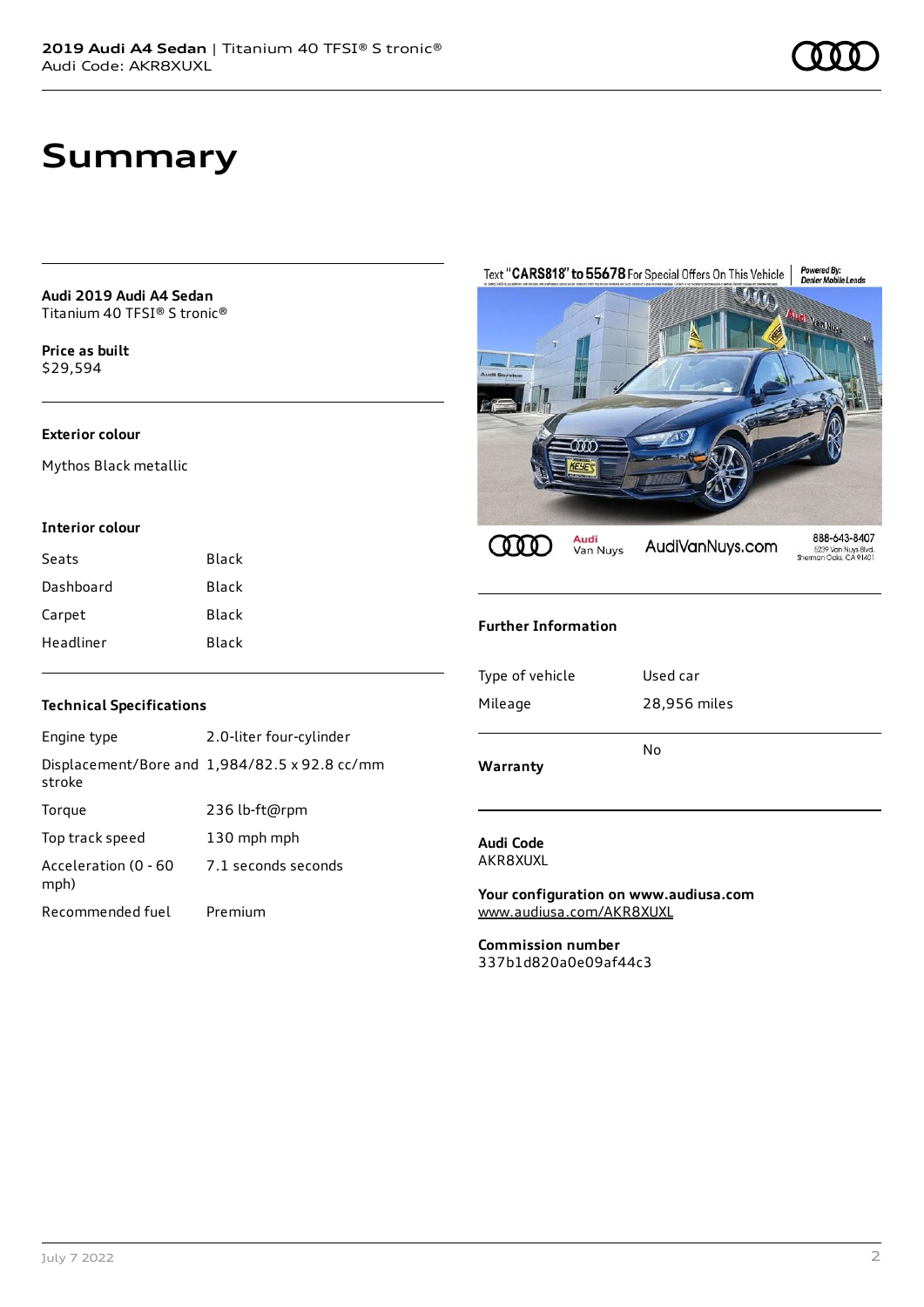

# **Standard features**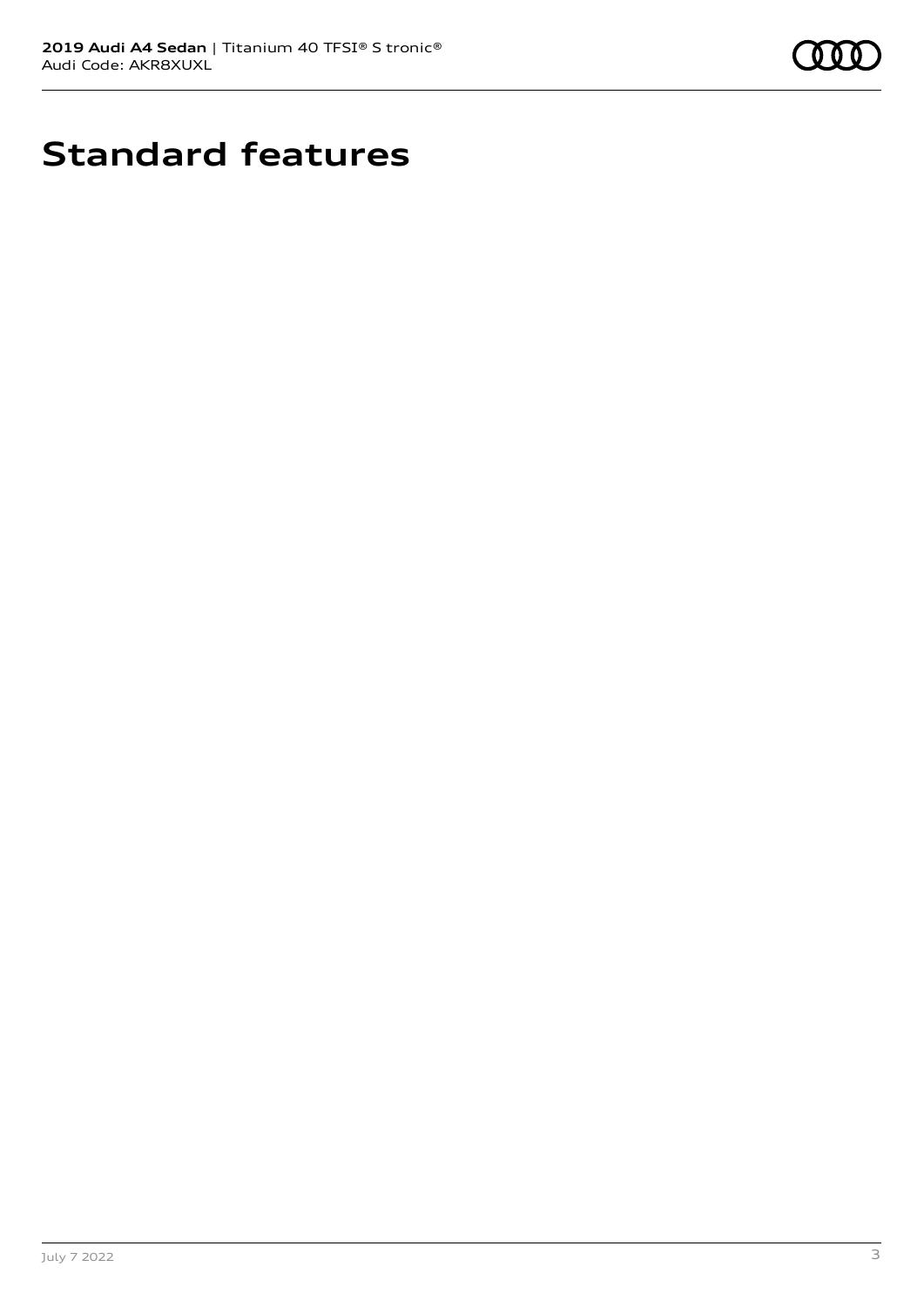## **Dealer remarks**

#### 27/34 City/Highway MPG

Titanium Package, AM/FM radio: SiriusXM, Audi smartphone interface (Apple CarPlay/Android Auto), Electronic Stability Control, Emergency communication system: Audi connect CARE, Exterior Parking Camera Rear, Front dual zone A/C, Heated door mirrors, Heated Front Bucket Seats, High intensity discharge headlights: Xenon plus, Illuminated entry, Low tire pressure warning, Power moonroof, Remote keyless entry, Traction control, Wheels: 18" 5-Double-Spoke Design.

#### CARFAX One-Owner.

Welcome to Audi Van Nuys in an effort to save you TIME and MONEY, we have posted a VERY COMPETITIVE PRICE on the internet. Hurry!! This pricing philosophy leads to our cars selling VERY QUICKLY please call us (818) 528- 5931.

With more than 350 CARS to choose from, AUDI VAN NUYS has the car that fits your life style. Prices do not include tax, title, license, or doc fee of \$85.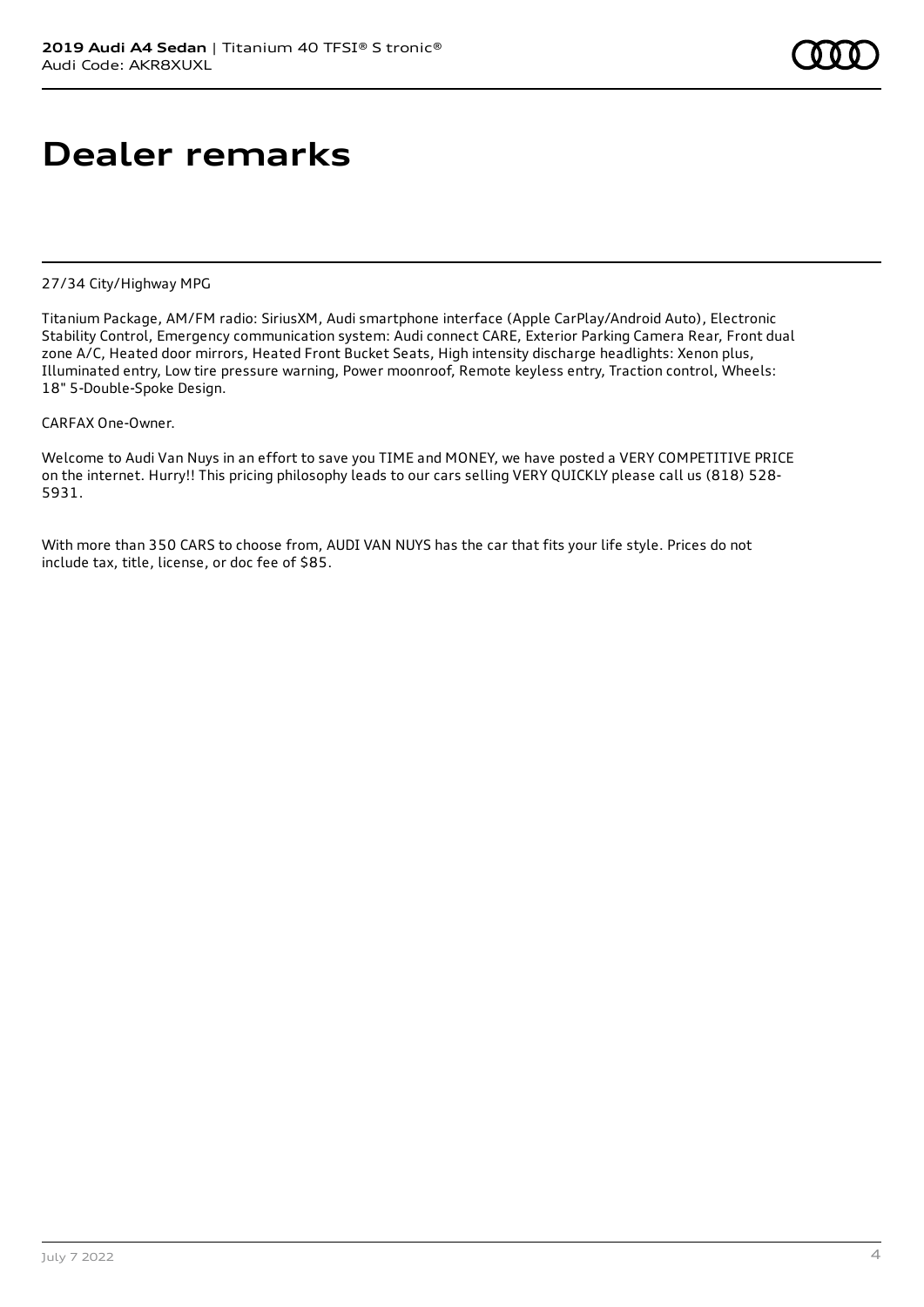# **Technical Specifications**

### **Engineering | Performance**

| Engine type                                 | 2.0-liter four-cylinder                       |
|---------------------------------------------|-----------------------------------------------|
| Acceleration (0 - 60<br>mph)                | 7.1 seconds seconds                           |
| Power Level                                 | 40                                            |
| Engine block                                | Cast-iron                                     |
| Induction/fuel injection Turbocharged/TFSI® |                                               |
| Cylinder head                               | Aluminum-alloy                                |
| Horsepower                                  | 188 @ rpm                                     |
| stroke                                      | Displacement/Bore and 1,984/82.5 x 92.8 cc/mm |
| Top track speed                             | 130 mph mph                                   |
| Torque                                      | 236 lb-ft@rpm                                 |
| Valvetrain                                  | 16 valve DOHC with Audi valvelift             |

Alternator 14 Volt - 110-150A Battery 12 Volt - 420A/70Ah

### **Transmission | Drivetrain**

| Gear ratios: 6th         | 0.557:1                                                                             |
|--------------------------|-------------------------------------------------------------------------------------|
| Gear ratios: Final Drive | 4.234:1                                                                             |
| Gear ratios: 7th         | 0.433:1                                                                             |
| Gear ratios: 4th         | 1.057:1                                                                             |
| Transmission             | Seven-speed S tronic <sup>®</sup> dual-clutch<br>transmission and front-wheel drive |
| Gear ratios: 5th         | 0.738:1                                                                             |
| Gear ratios: 2nd         | 2.190:1                                                                             |
| Gear ratios: 3rd         | 1.517:1                                                                             |
| Gear ratios: Reverse     | 2.75:1                                                                              |
| Gear ratios: 1st         | 3.188:1                                                                             |
|                          |                                                                                     |

#### **Steering**

| Steering type                             | Electromechanical speed-sensitive<br>power steering system |
|-------------------------------------------|------------------------------------------------------------|
| Turning diameter, curb-38.1 ft<br>to-curb |                                                            |
| Steering ratio                            | 15.9:1                                                     |

#### **Suspension**

| Front axle | Five-link front independent steel<br>spring suspension |
|------------|--------------------------------------------------------|
| Rear axle  | Five-link rear independent steel<br>spring suspension  |

**Electrical system**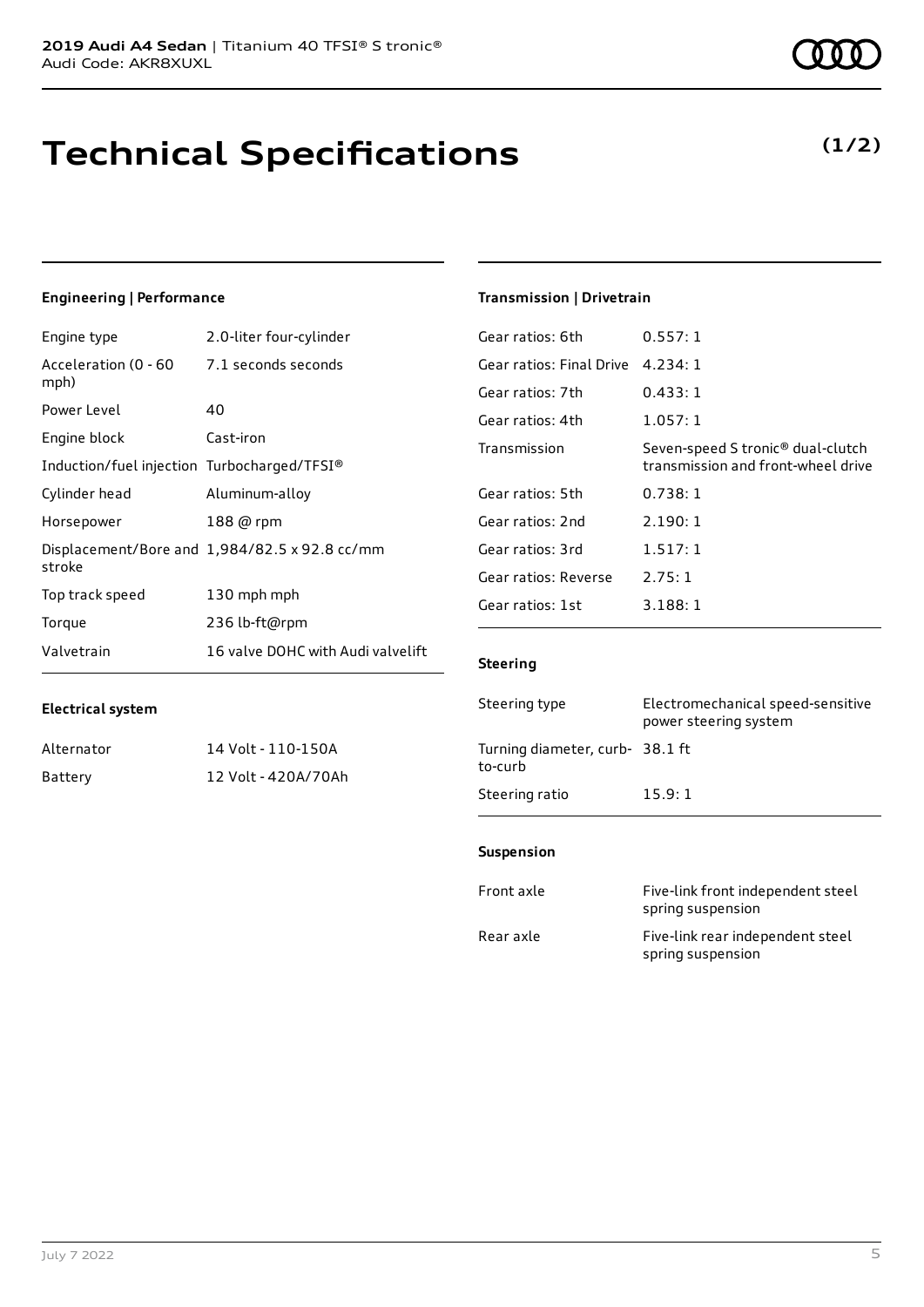## **Technical Specifications**

### **Brakes**

| Parking brake | Electromechanical         |
|---------------|---------------------------|
| Rear brakes   | 11.8 (solid disc) in      |
| Front brakes  | 12.4 (ventilated disc) in |

### **Body**

Material **Lightweight construction** technology - multi-material body construction (steel and aluminum composition) and multistep anticorrosion protection

#### **Warranty | Maintenance**

| Warranty    | 4-year/50,000 mile Audi New<br>Vehicle Limited Warranty                                  |
|-------------|------------------------------------------------------------------------------------------|
| Maintenance | 12-month/10,00 mile (whichever<br>occurs first) NO CHARGE first<br>scheduled maintenance |

#### **Exterior Measurements**

| Height                           | 56.2 in  |
|----------------------------------|----------|
| Overall width without<br>mirrors | 72.5 in  |
| Length                           | 186.1 in |
| Wheelbase                        | 110.0 in |
| Drag coefficient                 | 0.27 Cw  |
| Overall width with<br>mirrors    | 79.6 in  |
| Track rear                       | 61.2 in  |
| <b>Track front</b>               | 61.9 in  |
| Curb weight                      | 3,450 lb |

### **Interior measurements**

| Seating capacity                          | 5                     |
|-------------------------------------------|-----------------------|
| Shoulder room, rear                       | 54.5 in               |
| Head room with front<br>sunroof           | 38.9 in               |
| Leg room, rear                            | 35.7 in               |
| Shoulder room, front                      | 55.9 in               |
| Head room with rear<br>sunroof            | 37.4 in               |
| Leg room, front                           | 41.3 in               |
| Cargo volume, rear<br>seatbacks up/folded | $13.0/-$ cu ft, cu ft |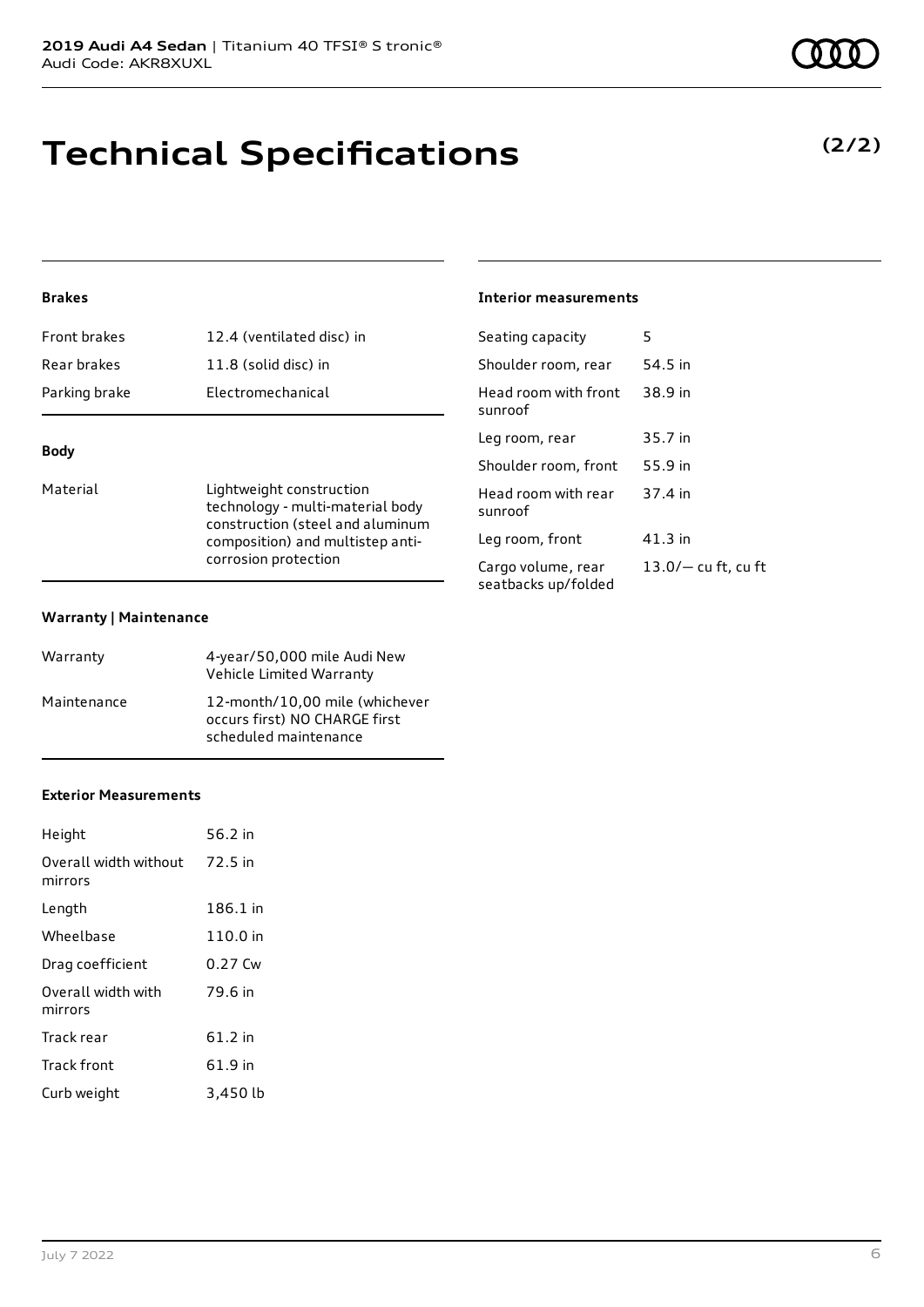### **Consumption- and emission**

#### **Consumption by NEDC**

| urban       | 27 mpg |
|-------------|--------|
| extra-urban | 34 mpg |
| combined    | 30 mpg |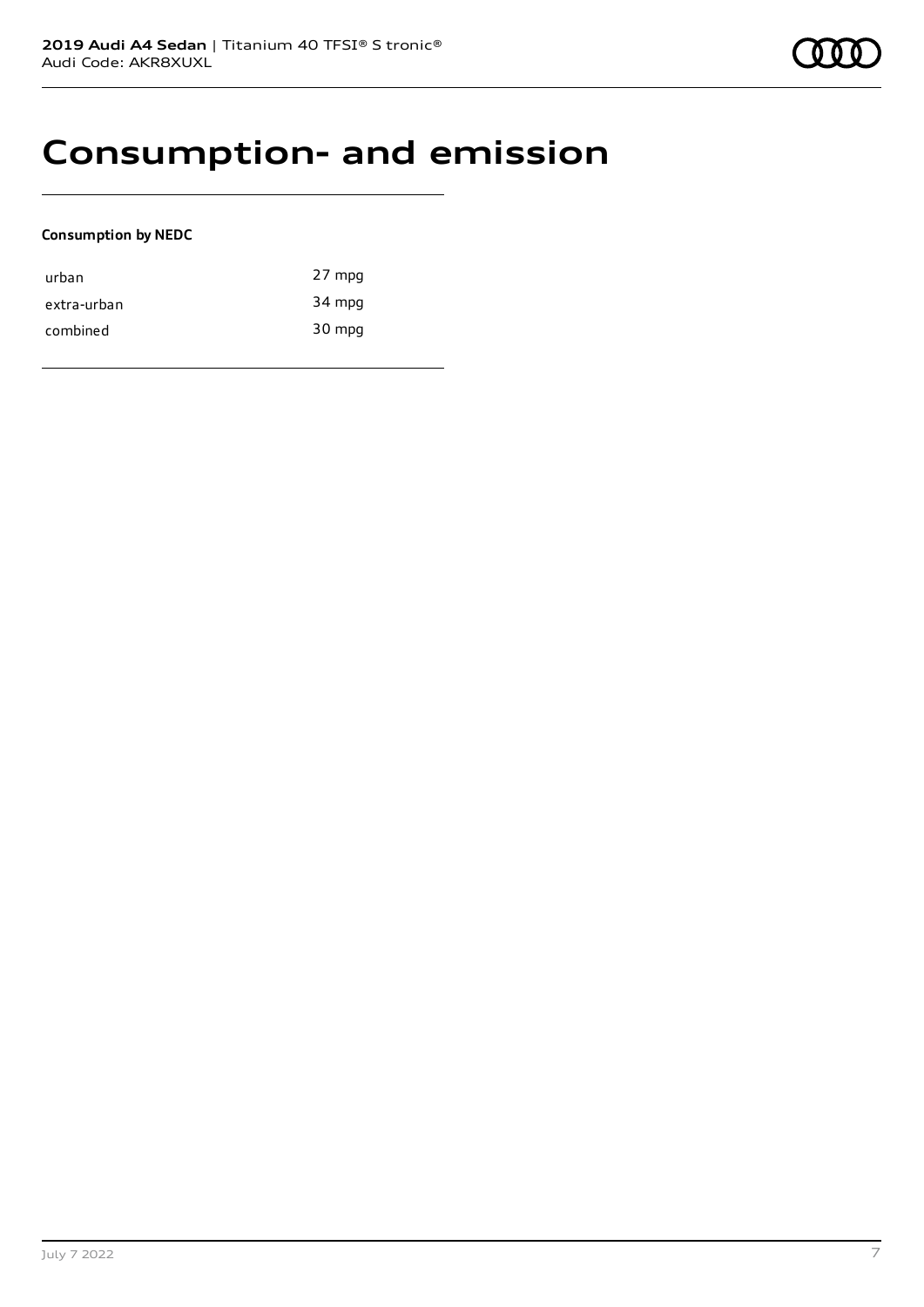## **Contact**

Dealer **Audi Van Nuys**

5239 Van Nuys Blvd 91401 Sherman Oaks CA

Phone: 8189220500 FAX: 8189945680

www: [https://www.audivannuys.com](https://www.audivannuys.com/)